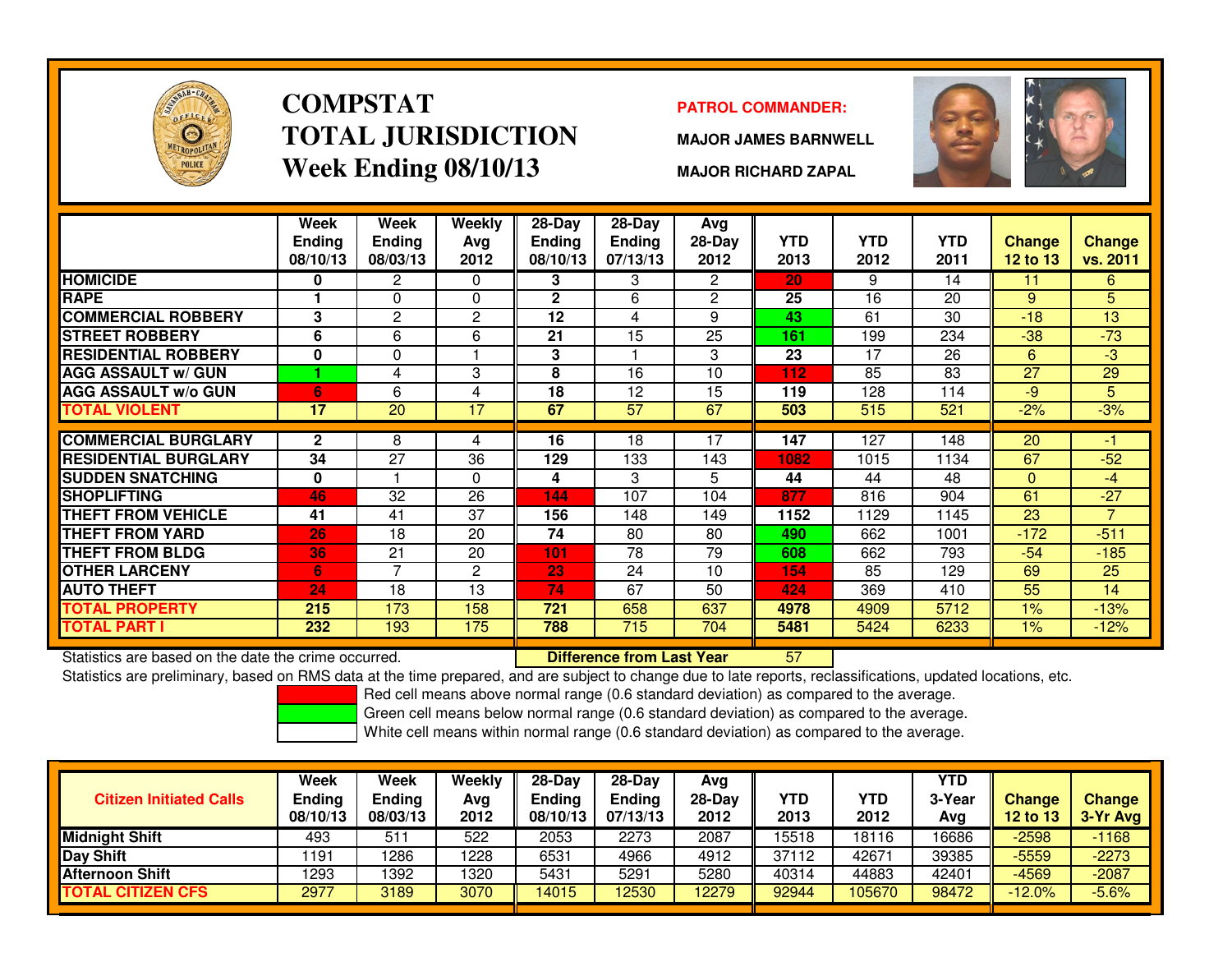

### **COMPSTATWEST CHATHAM PRECINCTWeek Ending 08/10/13**

### **PRECINCT COMMANDER:**

**CAPT. PHILIP REILLEY**



|                             | Week<br><b>Ending</b><br>08/10/13 | Week<br><b>Ending</b><br>08/03/13 | Weekly<br>Ava<br>2012 | 28-Day<br><b>Ending</b><br>08/10/13 | $28$ -Day<br><b>Ending</b><br>07/13/13 | Avg<br>$28-Day$<br>2012 | <b>YTD</b><br>2013 | <b>YTD</b><br>2012 | <b>YTD</b><br>2011 | <b>Change</b><br>12 to 13 | Change<br>vs. 2011 |
|-----------------------------|-----------------------------------|-----------------------------------|-----------------------|-------------------------------------|----------------------------------------|-------------------------|--------------------|--------------------|--------------------|---------------------------|--------------------|
| <b>HOMICIDE</b>             | 0                                 | $\Omega$                          | $\Omega$              | 0                                   | 0                                      | $\Omega$                |                    | $\Omega$           | $\overline{2}$     |                           | $-1$               |
| <b>RAPE</b>                 |                                   | 0                                 | $\Omega$              |                                     |                                        |                         | 6                  | 4                  | 5                  | $\overline{2}$            |                    |
| <b>COMMERCIAL ROBBERY</b>   | $\bf{0}$                          | $\Omega$                          | $\Omega$              | 0                                   | $\Omega$                               | $\overline{2}$          | 4                  | 14                 | 7                  | $-10$                     | $-3$               |
| <b>STREET ROBBERY</b>       | $\bf{0}$                          | 0                                 |                       |                                     | 0                                      | 3                       | 15                 | 27                 | 27                 | $-12$                     | $-12$              |
| <b>RESIDENTIAL ROBBERY</b>  | $\bf{0}$                          | $\Omega$                          | $\Omega$              |                                     | $\Omega$                               | $\Omega$                | 5.                 |                    | 5                  | $\overline{4}$            | $\mathbf{0}$       |
| <b>AGG ASSAULT w/ GUN</b>   | $\bf{0}$                          | 0                                 | $\Omega$              |                                     | 0                                      |                         | 11                 | 9                  | 19                 | $\overline{2}$            | $-8$               |
| <b>AGG ASSAULT w/o GUN</b>  |                                   |                                   |                       | 3                                   | 2                                      | $\mathbf{2}$            | 20                 | 19                 | 21                 |                           | $-1$               |
| <b>TOTAL VIOLENT</b>        | 2 <sup>1</sup>                    |                                   | 2                     | 7                                   | 3                                      | 9                       | 62                 | 74                 | 86                 | $-16%$                    | $-28%$             |
|                             |                                   |                                   |                       |                                     |                                        |                         |                    |                    |                    |                           |                    |
| <b>COMMERCIAL BURGLARY</b>  |                                   |                                   |                       | 3                                   | 2                                      | 3                       | 18                 | 13                 | 16                 | 5.                        | 2                  |
| <b>RESIDENTIAL BURGLARY</b> | 9                                 | 5                                 | 6                     | 24                                  | 24                                     | $2\overline{3}$         | 179                | 160                | 169                | 19                        | 10                 |
| <b>SUDDEN SNATCHING</b>     | $\mathbf{0}$                      | 0                                 | $\Omega$              | 0                                   | 0                                      |                         | $\bf{0}$           | 5                  | 6                  | -5                        | $-6$               |
| <b>SHOPLIFTING</b>          | 5.                                | 3                                 | $\mathbf{2}$          | 11                                  | 11                                     | 10                      | 88                 | 72                 | 92                 | 16                        | $-4$               |
| <b>THEFT FROM VEHICLE</b>   | 5                                 | 5                                 | 5                     | 18                                  | 33                                     | 22                      | 159                | 150                | 166                | 9                         | $-7$               |
| <b>THEFT FROM YARD</b>      | 4                                 | 2                                 | 3                     | 7                                   | 11                                     | 13                      | 61                 | 107                | 166                | $-46$                     | $-105$             |
| <b>THEFT FROM BLDG</b>      | 6                                 | 3                                 | 3                     | 13                                  | 11                                     | 12                      | 82                 | 108                | 124                | $-26$                     | $-42$              |
| <b>OTHER LARCENY</b>        | 0                                 |                                   | $\Omega$              | 3                                   | $\Omega$                               | $\mathbf{2}$            | 11                 | 16                 | 26                 | $-5$                      | $-15$              |
| <b>AUTO THEFT</b>           | 6                                 | $\Omega$                          | $\overline{2}$        | 9                                   | 9                                      |                         | 60                 | 50                 | 92                 | 10                        | $-32$              |
| <b>TOTAL PROPERTY</b>       | 36                                | 20                                | 23                    | 88                                  | 101                                    | 91                      | 658                | 681                | 857                | $-3%$                     | $-23%$             |
| <b>TOTAL PART I</b>         | 38                                | 21                                | 25                    | 95                                  | 104                                    | 101                     | 720                | 755                | 943                | $-5%$                     | $-24%$             |

Statistics are based on the date the crime occurred. **Difference from Last Year** 

Statistics are based on the date the crime occurred.<br>Statistics are preliminary, based on RMS data at the time prepared, and are subject to change due to late reports, reclassifications, updated locations, etc.

Red cell means above normal range (0.6 standard deviation) as compared to the average.

Green cell means below normal range (0.6 standard deviation) as compared to the average.

| <b>Citizen Initiated Calls</b> | Week<br><b>Ending</b><br>08/10/13 | Week<br><b>Ending</b><br>08/03/13 | Weekly<br>Avg<br>2012 | $28-Day$<br>Ending<br>08/10/13 | $28-Day$<br><b>Ending</b><br>07/13/13 | Avg<br>28-Day<br>2012 | YTD<br>2013 | YTD<br>2012 | <b>YTD</b><br>3-Year<br>Avg | <b>Change</b><br>12 to 13 | <b>Change</b><br>3-Yr Avg |
|--------------------------------|-----------------------------------|-----------------------------------|-----------------------|--------------------------------|---------------------------------------|-----------------------|-------------|-------------|-----------------------------|---------------------------|---------------------------|
| <b>Midnight Shift</b>          | 116                               | 100                               | 100                   | 420                            | 444                                   | 401                   | 3044        | 3640        | 3288                        | $-596$                    | $-244$                    |
| <b>Day Shift</b>               | 258                               | 297                               | 248                   | 2624                           | 1068                                  | 993                   | 7665        | 8441        | 7969                        | $-776$                    | $-304$                    |
| <b>Afternoon Shift</b>         | 274                               | 312                               | 271                   | 1155                           | 982                                   | 1086                  | 8228        | 8988        | 8629                        | $-760$                    | $-401$                    |
| <b>TOTAL CITIZEN CFS</b>       | 648                               | 648                               | 620                   | 4199                           | 2494                                  | 2479                  | 18937       | 21069       | 19886                       | $-10.1%$                  | $-4.8%$                   |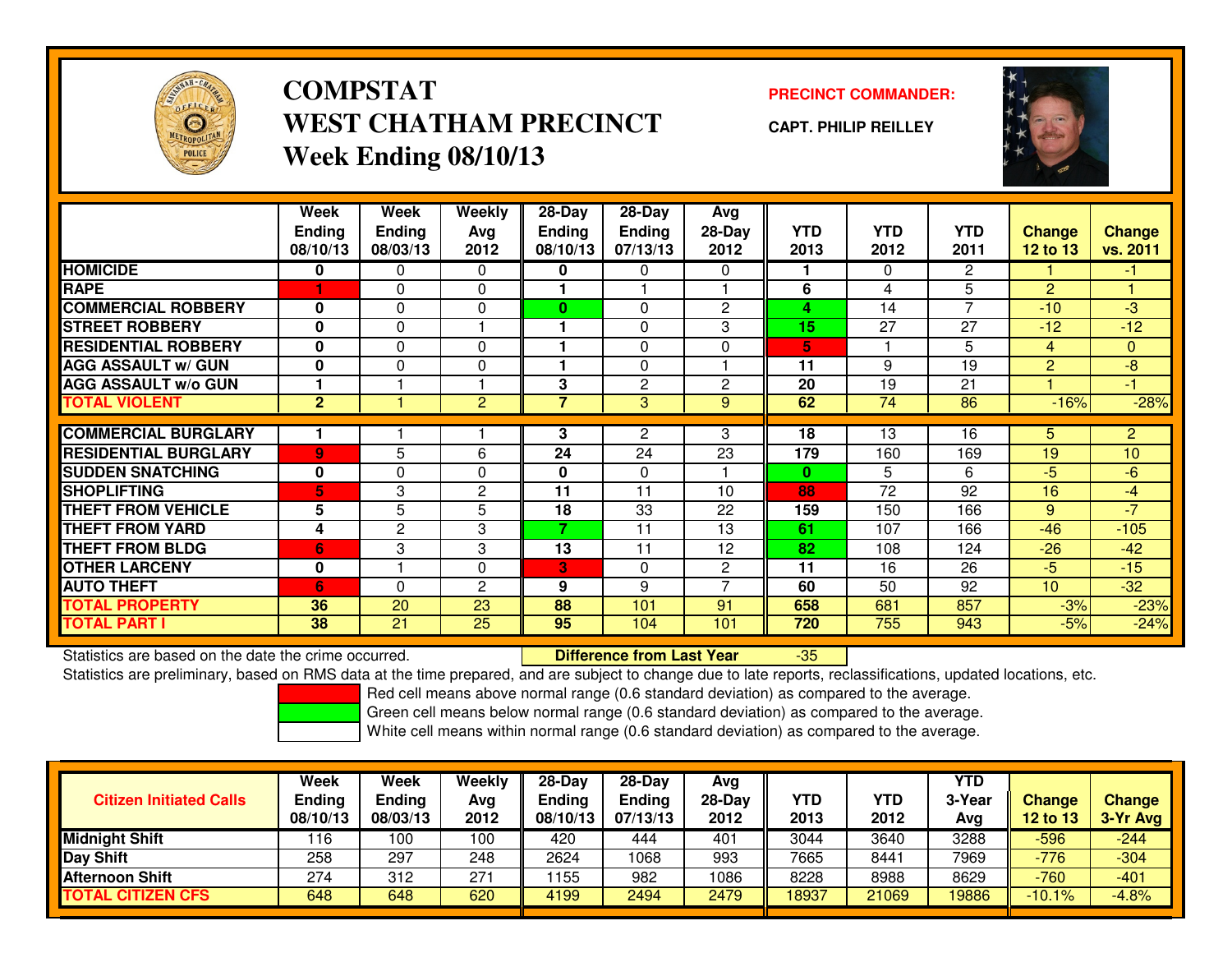

## **COMPSTATDOWNTOWN PRECINCTWeek Ending 08/10/13**

#### **PRECINCT COMMANDER:**

**CAPT. MIKE WILKINS**



|                             | Week<br><b>Ending</b><br>08/10/13 | Week<br><b>Ending</b><br>08/03/13 | Weekly<br>Ava<br>2012 | $28 - Day$<br><b>Ending</b><br>08/10/13 | $28 - Day$<br><b>Ending</b><br>07/13/13 | Avg<br>$28-Day$<br>2012 | <b>YTD</b><br>2013 | <b>YTD</b><br>2012 | <b>YTD</b><br>2011 | <b>Change</b><br>12 to 13 | <b>Change</b><br>vs. 2011 |
|-----------------------------|-----------------------------------|-----------------------------------|-----------------------|-----------------------------------------|-----------------------------------------|-------------------------|--------------------|--------------------|--------------------|---------------------------|---------------------------|
| <b>HOMICIDE</b>             | 0                                 | 0                                 | 0                     |                                         |                                         |                         | 7                  | 2                  | 3                  | 5                         | $\overline{4}$            |
| <b>RAPE</b>                 | 0                                 | 0                                 | $\mathbf{0}$          | 0                                       | $\overline{2}$                          | 0                       | 6                  | 4                  | 3                  | $\overline{2}$            | 3                         |
| <b>COMMERCIAL ROBBERY</b>   |                                   |                                   | $\Omega$              | 3                                       | 3                                       |                         | 8                  | 6                  | 2                  | 2                         | 6                         |
| <b>STREET ROBBERY</b>       | 3                                 |                                   | 2                     | 6                                       | 6                                       | 8                       | 63                 | 60                 | 65                 | 3                         | $-2$                      |
| <b>RESIDENTIAL ROBBERY</b>  | 0                                 | 0                                 | $\Omega$              |                                         | $\Omega$                                |                         | 5                  | $\overline{2}$     | 5                  | 3                         | $\Omega$                  |
| <b>AGG ASSAULT w/ GUN</b>   | $\bf{0}$                          | 2                                 |                       | $\mathbf{2}$                            | 6                                       | 2                       | 30                 | 14                 | 20                 | 16                        | 10                        |
| <b>AGG ASSAULT w/o GUN</b>  | $\overline{2}$                    | 2                                 |                       | 4                                       | 2                                       | 5                       | 26                 | 41                 | 23                 | $-15$                     | 3                         |
| <b>TOTAL VIOLENT</b>        | 6                                 | 6                                 | $\overline{4}$        | 17                                      | $\overline{20}$                         | 17                      | 145                | 129                | 121                | 12%                       | 20%                       |
|                             |                                   |                                   |                       |                                         |                                         |                         |                    |                    |                    |                           |                           |
| <b>COMMERCIAL BURGLARY</b>  | 0                                 | 0                                 |                       |                                         | 5                                       | $\mathbf{2}$            | 17                 | 20                 | 28                 | $-3$                      | $-11$                     |
| <b>RESIDENTIAL BURGLARY</b> | 4                                 |                                   | 3                     | 10                                      | 13                                      | 12                      | 108                | 96                 | 116                | 12                        | -8                        |
| <b>SUDDEN SNATCHING</b>     | $\bf{0}$                          | $\Omega$                          | $\Omega$              | $\mathbf{2}$                            | 3                                       | 2                       | 24                 | 22                 | 16                 | $\overline{2}$            | 8                         |
| <b>SHOPLIFTING</b>          | 10                                | 7                                 | 3                     | 25                                      | 16                                      | 11                      | 113                | 85                 | 98                 | 28                        | 15                        |
| <b>THEFT FROM VEHICLE</b>   | 12                                | 12                                | 7                     | 46                                      | 29                                      | 29                      | 243                | 222                | 184                | 21                        | 59                        |
| THEFT FROM YARD             | 7                                 | $\overline{7}$                    | 5                     | 26                                      | 25                                      | 19                      | 154                | 144                | 256                | 10 <sup>1</sup>           | $-102$                    |
| <b>THEFT FROM BLDG</b>      | 5                                 | 5                                 | 5                     | 21                                      | 11                                      | 18                      | 113                | 146                | 166                | $-33$                     | $-53$                     |
| <b>OTHER LARCENY</b>        | 3                                 | 3                                 |                       | 9                                       | $\overline{7}$                          | $\overline{2}$          | 40                 | 17                 | 40                 | 23                        | $\Omega$                  |
| <b>AUTO THEFT</b>           | 4                                 |                                   | 2                     | 15                                      | 9                                       | 8                       | 72                 | 60                 | 46                 | 12 <sup>2</sup>           | 26                        |
| <b>TOTAL PROPERTY</b>       | 45                                | 36                                | 25                    | 155                                     | 118                                     | 104                     | 884                | 812                | 950                | 9%                        | $-7%$                     |
| <b>TOTAL PART I</b>         | 51                                | 42                                | 30                    | 172                                     | 138                                     | 121                     | 1029               | 941                | 1071               | 9%                        | $-4%$                     |

Statistics are based on the date the crime occurred. **Difference from Last Year** 

Statistics are based on the date the crime occurred. **Internement of the Universe of Constance from Last Year**<br>Statistics are preliminary, based on RMS data at the time prepared, and are subject to change due to late repor

Red cell means above normal range (0.6 standard deviation) as compared to the average.

Green cell means below normal range (0.6 standard deviation) as compared to the average.

| <b>Citizen Initiated Calls</b> | Week<br><b>Ending</b><br>08/10/13 | Week<br><b>Ending</b><br>08/03/13 | Weekly<br>Avg<br>2012 | $28-Dav$<br><b>Endina</b><br>08/10/13 | $28-Dav$<br><b>Ending</b><br>07/13/13 | Avg<br>28-Day<br>2012 | YTD<br>2013 | YTD<br>2012 | <b>YTD</b><br>3-Year<br>Ava | <b>Change</b><br><b>12 to 13</b> | <b>Change</b><br>3-Yr Avg |
|--------------------------------|-----------------------------------|-----------------------------------|-----------------------|---------------------------------------|---------------------------------------|-----------------------|-------------|-------------|-----------------------------|----------------------------------|---------------------------|
| <b>Midnight Shift</b>          | 97                                | 20                                | 120                   | 431                                   | 456                                   | 480                   | 3456        | 4034        | 3753                        | $-578$                           | $-297$                    |
| Day Shift                      | 199                               | 198                               | 210                   | 854                                   | 843                                   | 838                   | 6585        | 7336        | 6830                        | -751                             | $-245$                    |
| <b>Afternoon Shift</b>         | 224                               | 235                               | 222                   | 962                                   | 982                                   | 889                   | 7267        | 7688        | 7334                        | $-421$                           | $-67$                     |
| <b>TOTAL CITIZEN CFS</b>       | 520                               | 553                               | 552                   | 2247                                  | 2281                                  | 2207                  | 17308       | 19058       | 17916                       | $-9.2%$                          | $-3.4%$                   |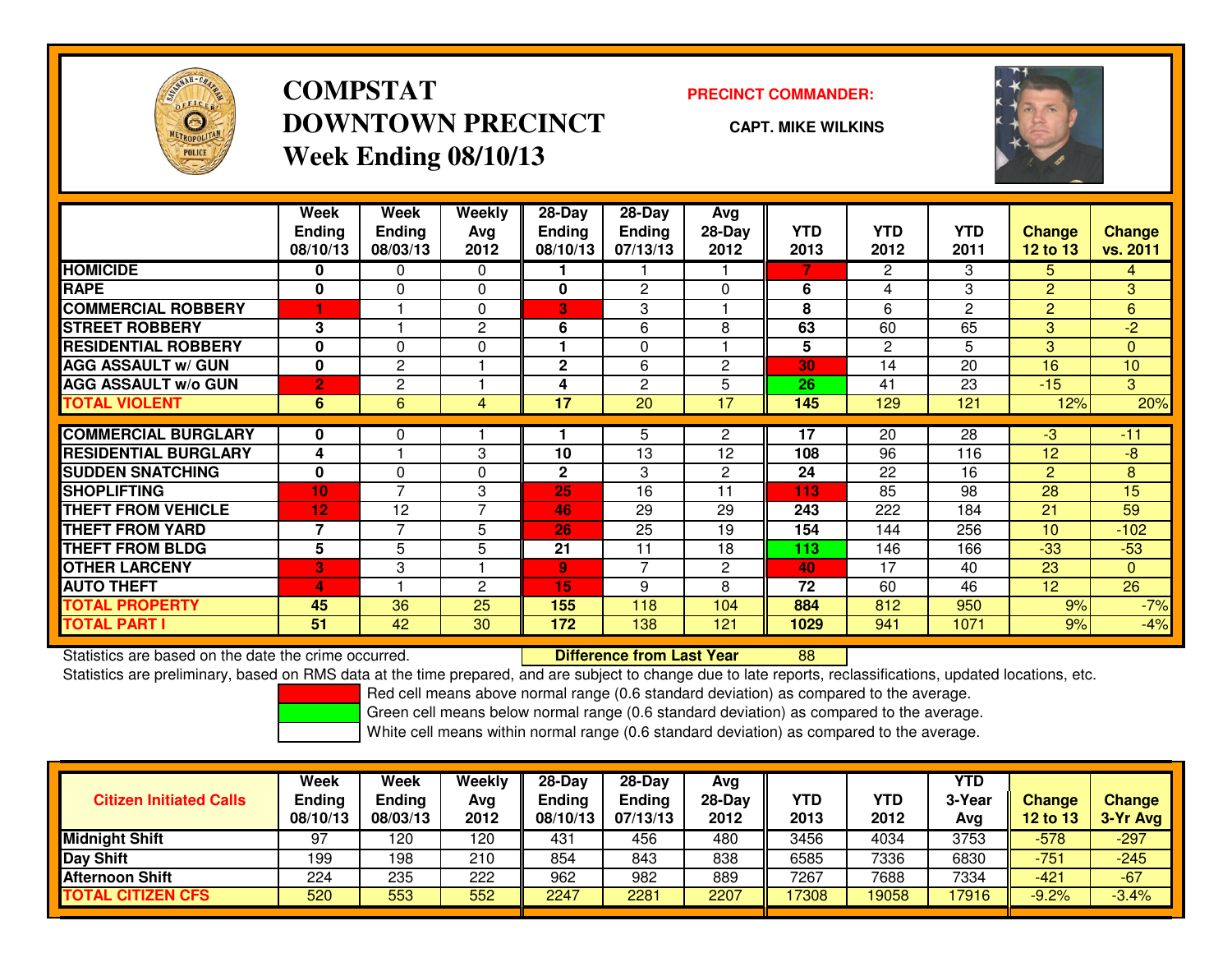

### **COMPSTATCENTRAL PRECINCT CAPT. DEVONN ADAMSWeek Ending 08/10/13**

### **PRECINCT COMMANDER:**



|                             | Week           | <b>Week</b>    | Weekly   | 28-Day        | $28$ -Day      | Avg            |            |                 |                |                 |                |
|-----------------------------|----------------|----------------|----------|---------------|----------------|----------------|------------|-----------------|----------------|-----------------|----------------|
|                             | <b>Ending</b>  | <b>Ending</b>  | Avg      | <b>Ending</b> | <b>Ending</b>  | 28-Day         | <b>YTD</b> | <b>YTD</b>      | <b>YTD</b>     | <b>Change</b>   | <b>Change</b>  |
|                             | 08/10/13       | 08/03/13       | 2012     | 08/10/13      | 07/13/13       | 2012           | 2013       | 2012            | 2011           | <b>12 to 13</b> | vs. 2011       |
| <b>HOMICIDE</b>             | 0              | 2              | 0        | 2             |                |                | 7          | 5               | 5              | $\overline{2}$  | $\overline{2}$ |
| <b>RAPE</b>                 | 0              | $\Omega$       | 0        | 0             | $\overline{c}$ | $\Omega$       | 5          |                 | 5              | 4               | 0              |
| <b>COMMERCIAL ROBBERY</b>   | 1              | $\Omega$       | $\Omega$ | 3             |                | $\overline{c}$ | 10         | 9               | 5              |                 | 5              |
| <b>STREET ROBBERY</b>       |                |                | 2        | 6             | 4              | ⇁              | 37         | 49              | 76             | $-12$           | $-39$          |
| <b>RESIDENTIAL ROBBERY</b>  | 0              | $\Omega$       | $\Omega$ | 0             | $\Omega$       | $\Omega$       | 4          | 3               | $\overline{2}$ |                 | $\overline{2}$ |
| <b>AGG ASSAULT w/ GUN</b>   |                | $\overline{2}$ |          | 3             | 6              | 4              | 35         | $\overline{32}$ | 28             | 3               | $\overline{7}$ |
| <b>AGG ASSAULT w/o GUN</b>  | $\overline{2}$ | 2              |          | 6             | 4              | 3              | 37         | 28              | 30             | 9               | $\overline{7}$ |
| <b>TOTAL VIOLENT</b>        | 5 <sup>5</sup> | $\overline{7}$ | 4        | 20            | 18             | 16             | 135        | 127             | 151            | 6%              | $-11%$         |
| <b>COMMERCIAL BURGLARY</b>  | 0              |                |          | 3             | 6              | 4              | 49         | 27              | 60             | 22              | $-11$          |
|                             | 7              | 2              |          |               |                |                |            |                 |                |                 |                |
| <b>RESIDENTIAL BURGLARY</b> |                | 5              | 10       | 22            | 28             | 39             | 272        | 290             | 338            | $-18$           | $-66$          |
| <b>SUDDEN SNATCHING</b>     | $\bf{0}$       | $\Omega$       | 0        |               | $\Omega$       |                | 7          | $\overline{7}$  | 17             | $\Omega$        | $-10$          |
| <b>SHOPLIFTING</b>          | $\mathbf{2}$   | $\Omega$       |          | 5             | 11             | 4              | 61         | 21              | 41             | 40              | 20             |
| <b>THEFT FROM VEHICLE</b>   | 11             | 13             | 9        | 47            | 27             | 35             | 273        | 273             | 321            | $\Omega$        | $-48$          |
| <b>THEFT FROM YARD</b>      | 4              | 6              | 5        | 17            | 24             | 20             | 125        | 177             | 281            | $-52$           | $-156$         |
| <b>THEFT FROM BLDG</b>      | 6              | 4              | 3        | 17            | 15             | 12             | 129        | 116             | 180            | 13              | $-51$          |
| <b>OTHER LARCENY</b>        | 0              | $\Omega$       | 0        | 3             |                |                | 24         | 11              | 23             | 13              |                |
| <b>AUTO THEFT</b>           | 9              | 10             | 3        | 29            | 16             | 12             | 123        | 87              | 120            | 36              | 3              |
| <b>TOTAL PROPERTY</b>       | 39             | 40             | 32       | 144           | 128            | 128            | 1063       | 1009            | 1381           | 5%              | $-23%$         |
| <b>TOTAL PART I</b>         | 44             | 47             | 36       | 164           | 146            | 145            | 1198       | 1136            | 1532           | 5%              | $-22%$         |

Statistics are based on the date the crime occurred. **Difference from Last Year** 

Statistics are preliminary, based on RMS data at the time prepared, and are subject to change due to late reports, reclassifications, updated locations, etc.

Red cell means above normal range (0.6 standard deviation) as compared to the average.

Green cell means below normal range (0.6 standard deviation) as compared to the average.

<sup>62</sup>

| <b>Citizen Initiated Calls</b> | Week<br>Ending<br>08/10/13 | Week<br>Ending<br>08/03/13 | Weekly<br>Avg<br>2012 | $28-Day$<br><b>Ending</b><br>08/10/13 | $28 - Day$<br><b>Ending</b><br>07/13/13 | Avg<br>28-Day<br>2012 | YTD<br>2013 | YTD<br>2012 | <b>YTD</b><br>3-Year<br>Avg | Change<br><b>12 to 13</b> | <b>Change</b><br>3-Yr Avg |
|--------------------------------|----------------------------|----------------------------|-----------------------|---------------------------------------|-----------------------------------------|-----------------------|-------------|-------------|-----------------------------|---------------------------|---------------------------|
| <b>Midnight Shift</b>          | 110                        | 106                        | 16                    | 443                                   | 471                                     | 463                   | 3367        | 3950        | 3663                        | $-583$                    | $-296$                    |
| Day Shift                      | 215                        | 278                        | 269                   | 1007                                  | 1015                                    | 1078                  | 7776        | 9070        | 7789                        | $-1294$                   | -13                       |
| <b>Afternoon Shift</b>         | 272                        | 286                        | 291                   | 1083                                  | 101                                     | 1163                  | 8406        | 9806        | 9202                        | $-1400$                   | $-796$                    |
| <b>TOTAL CITIZEN CFS</b>       | 597                        | 670                        | 676                   | 2533                                  | 2587                                    | 2704                  | 19549       | 22826       | 20655                       | $-14.4%$                  | $-5.4%$                   |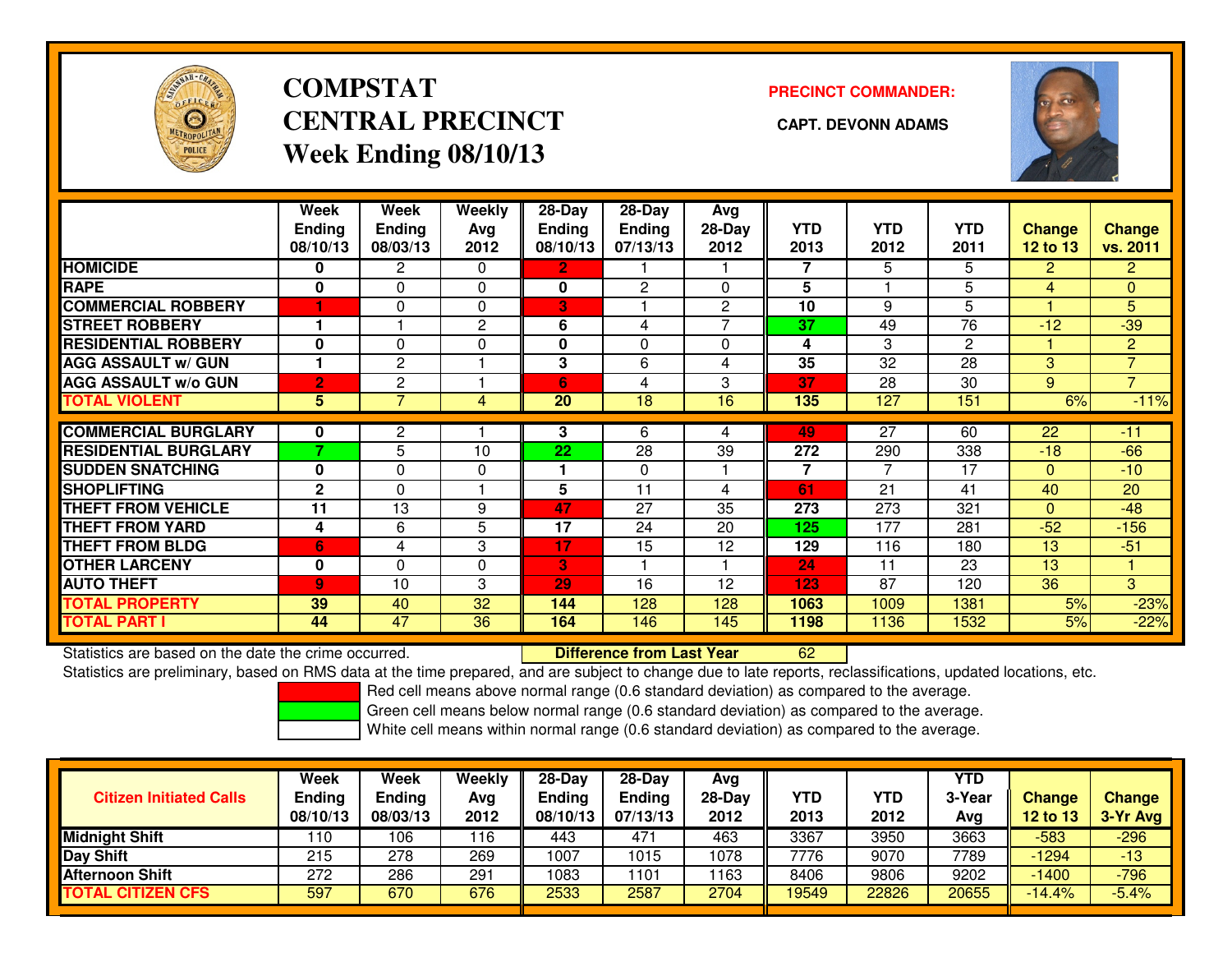

### **COMPSTAT PRECINCT COMMANDER: SOUTHSIDE PRECINCT CAPT. DEAN FAGERSTROMWeek Ending 08/10/13**



|                             | Week<br><b>Ending</b><br>08/10/13 | Week<br><b>Ending</b><br>08/03/13 | Weekly<br>Avg<br>2012 | $28-Day$<br>Ending<br>08/10/13 | $28-Day$<br><b>Ending</b><br>07/13/13 | Avg<br>$28-Day$<br>2012 | <b>YTD</b><br>2013 | <b>YTD</b><br>2012 | <b>YTD</b><br>2011 | <b>Change</b><br>12 to 13 | <b>Change</b><br>vs. 2011 |
|-----------------------------|-----------------------------------|-----------------------------------|-----------------------|--------------------------------|---------------------------------------|-------------------------|--------------------|--------------------|--------------------|---------------------------|---------------------------|
| <b>HOMICIDE</b>             | 0                                 | 0                                 | 0                     | 0                              |                                       | $\Omega$                | 3                  | $\Omega$           | 3                  | 3                         | $\Omega$                  |
| <b>RAPE</b>                 | 0                                 | 0                                 | 0                     | 0                              | 0                                     | $\mathbf{0}$            | 3                  | 4                  | 5                  | -1                        | $-2$                      |
| <b>ICOMMERCIAL ROBBERY</b>  | 0                                 |                                   |                       | 3                              | $\Omega$                              | 3                       | 12                 | 25                 | 11                 | $-13$                     |                           |
| <b>STREET ROBBERY</b>       |                                   | 3                                 |                       | 6                              |                                       | 4                       | 19                 | 34                 | 42                 | $-15$                     | $-23$                     |
| <b>RESIDENTIAL ROBBERY</b>  | $\Omega$                          | 0                                 | $\mathbf{0}$          |                                |                                       |                         | 4                  | 7                  | 9                  | -3                        | $-5$                      |
| <b>AGG ASSAULT w/ GUN</b>   | O                                 | 0                                 | $\Omega$              | O                              |                                       |                         | 9                  | 9                  | 6                  | $\Omega$                  | 3                         |
| <b>AGG ASSAULT w/o GUN</b>  |                                   | 0                                 |                       | $\mathbf 2$                    | 2                                     | 2                       | 21                 | 18                 | 19                 | 3                         | $\overline{2}$            |
| <b>TOTAL VIOLENT</b>        | $\mathbf{2}$                      | 4                                 | 3                     | 12                             | 6                                     | 12                      | 71                 | 97                 | 95                 | $-27%$                    | $-25%$                    |
| <b>COMMERCIAL BURGLARY</b>  |                                   |                                   |                       | 3                              | 3                                     | 6                       | 35                 | 47                 | 25                 | $-12$                     | 10 <sup>°</sup>           |
| <b>RESIDENTIAL BURGLARY</b> | 8                                 | 9                                 | 8                     | 33                             | 34                                    | 31                      | 238                | 225                | 207                | 13                        | 31                        |
| <b>SUDDEN SNATCHING</b>     | 0                                 | 0                                 | $\Omega$              | 0                              | $\Omega$                              |                         | 6                  | 7                  | 3                  | -1                        | 3                         |
| <b>SHOPLIFTING</b>          | 16                                | 16                                | 14                    | 72                             | 47                                    | 57                      | 417                | 433                | 492                | $-16$                     | $-75$                     |
| <b>THEFT FROM VEHICLE</b>   | 4                                 | $\overline{ }$                    | 8                     | 19                             | 26                                    | 33                      | 235                | 251                | 189                | $-16$                     | 46                        |
|                             |                                   |                                   |                       |                                |                                       |                         |                    |                    |                    |                           |                           |
| <b>THEFT FROM YARD</b>      | 5                                 |                                   | 3                     | 10                             | 11                                    | 13                      | 65                 | 111                | 111                | $-46$                     | $-46$                     |
| <b>THEFT FROM BLDG</b>      | 11                                | 5                                 | 5                     | 30                             | 24                                    | 19                      | 164                | 162                | 172                | $\overline{2}$            | $-8$                      |
| <b>OTHER LARCENY</b>        | 2                                 | 0                                 | $\mathbf{0}$          | 4                              | 9                                     | 2                       | 45                 | 15                 | 16                 | 30                        | 29                        |
| <b>AUTO THEFT</b>           | $\mathbf{2}$                      | $\overline{c}$                    | 3                     | 9.                             | 13                                    | 13                      | 82                 | 102                | 75                 | $-20$                     | $\overline{7}$            |
| <b>TOTAL PROPERTY</b>       | 49                                | 41                                | 43                    | 180                            | 167                                   | 173                     | 1287               | 1353               | 1290               | $-5%$                     | 0%                        |
| <b>TOTAL PART I</b>         | 51                                | 45                                | 46                    | 192                            | 173                                   | 185                     | 1358               | 1450               | 1385               | $-6%$                     | $-2%$                     |

Statistics are based on the date the crime occurred. **Difference from Last Year** Statistics are based on the date the crime occurred. **Externee the Lub of Liberty Cast Year Masked Statistics** are based on the date trime occurred.<br>Statistics are preliminary, based on RMS data at the time prepared, and a

Red cell means above normal range (0.6 standard deviation) as compared to the average.

Green cell means below normal range (0.6 standard deviation) as compared to the average.

| <b>Citizen Initiated Calls</b> | Week<br><b>Ending</b><br>08/10/13 | Week<br>Ending<br>08/03/13 | Weekly<br>Avg<br>2012 | 28-Dav<br>Ending<br>08/10/13 | $28-Dav$<br><b>Ending</b><br>07/13/13 | Avg<br>$28-Day$<br>2012 | <b>YTD</b><br>2013 | YTD<br>2012 | <b>YTD</b><br>3-Year<br>Avg | <b>Change</b><br>12 to 13 | <b>Change</b><br>3-Yr Avg |
|--------------------------------|-----------------------------------|----------------------------|-----------------------|------------------------------|---------------------------------------|-------------------------|--------------------|-------------|-----------------------------|---------------------------|---------------------------|
| <b>Midnight Shift</b>          |                                   | 97                         | 91                    | 373                          | 451                                   | 363                     | $26\overline{74}$  | 3128        | 2872                        | -454                      | $-198$                    |
| Day Shift                      | 270                               | 267                        | 239                   | 1022                         | 1020                                  | 956                     | 7362               | 8591        | 7789                        | $-1229$                   | $-427$                    |
| <b>Afternoon Shift</b>         | 225                               | 273                        | 253                   | 1031                         | 1034                                  | 1012                    | 7604               | 8550        | 8043                        | $-946$                    | $-439$                    |
| <b>CITIZEN CFS</b><br>ΤΟΤΑL    | 569                               | 637                        | 583                   | 2426                         | 2505                                  | 2330                    | 17640              | 20269       | 18705                       | $-13.0\%$                 | $-5.7%$                   |